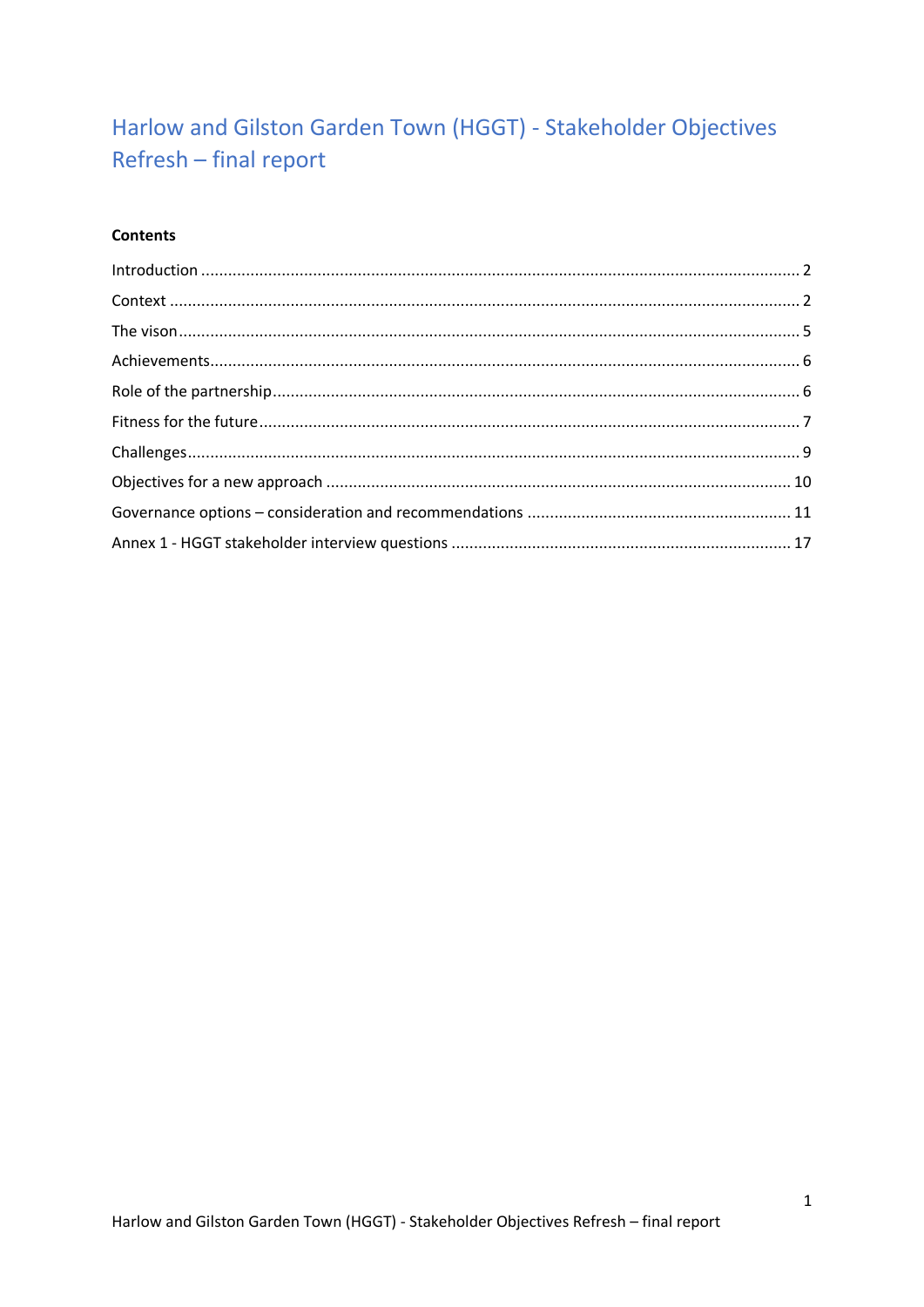# <span id="page-1-0"></span>Introduction

Harlow and Gilston Garden Town (HGGT) commissioned an independent piece of stakeholder research into the **value of the HGGT partnership** in summer 2021. The work was commissioned to inform a discussion amongst partners about potential changes to HGGT's governance arrangements.

This report sets out the **findings from that research.**

This stakeholder research was commissioned alongside a more technical piece of research examining the legal implications of a change to governance arrangements.

### <span id="page-1-1"></span>Context

HGGT brings together **five local authorities** to deliver one of the **largest growth initiatives in the UK**. The five authorities are Essex and Hertfordshire County Councils and the districts of Harlow, East Hertfordshire, and Epping Forest.

Those five partners have developed an **ambitious vision** for HGGT:

"The pioneering New Town of Gibberd and Kao will grow into a Garden Town of enterprise, health and sculpture at the heart of the UK Innovation Corridor. Harlow and Gilston will be a joyful place to live with sociable streets and green spaces; high quality homes connected to fi bre optic broadband; local centres accessible by walking and cycling; and innovative, affordable public transport. It will set the agenda for sustainable living."

The vision establishes the four characteristics of the place as being adaptable, healthy, sustainable, and innovative.

To realise that vision, the **most significant developments** within the HGGT geography are:

- 10,000 homes across seven new mixed use villages to the north of Harlow in the Gilston Area.
- 3,350 homes in a new mixed use neighbourhood to the east at East of Harlow.
- 1,050 homes in a new mixed use neighbourhood to the south at Latton Priory.
- 2,100 homes across a new mixed use neighbourhood to the west at Water Lane.
- Between 1,700 and 2,400 new homes through regeneration of the town centre.
- Harlow Enterprise Zone comprising the 50,000sqm Harlow Science Park; 32,000sqm data centre, 20,000sqm business space at KAO Park, and up to 80,000sqm regeneration of the Templefields employment area.

To connect these sites, partners aim to create **Sustainable Transport Corridors and an attractive public transport, walking and cycling network** that connects the new garden communities and existing neighbourhoods with the town centre, employment areas and major rail and road transport interchanges.

The vision also anticipates the delivery of **community and cultural infrastructure**, which includes the new Princess Alexandra regional hospital, and the **growth of the local economy**, enabling businesses to start up and scale up alongside a thriving and vibrant Harlow town centre. The arrival of Public Health England will place Harlow at the centre of global medical research.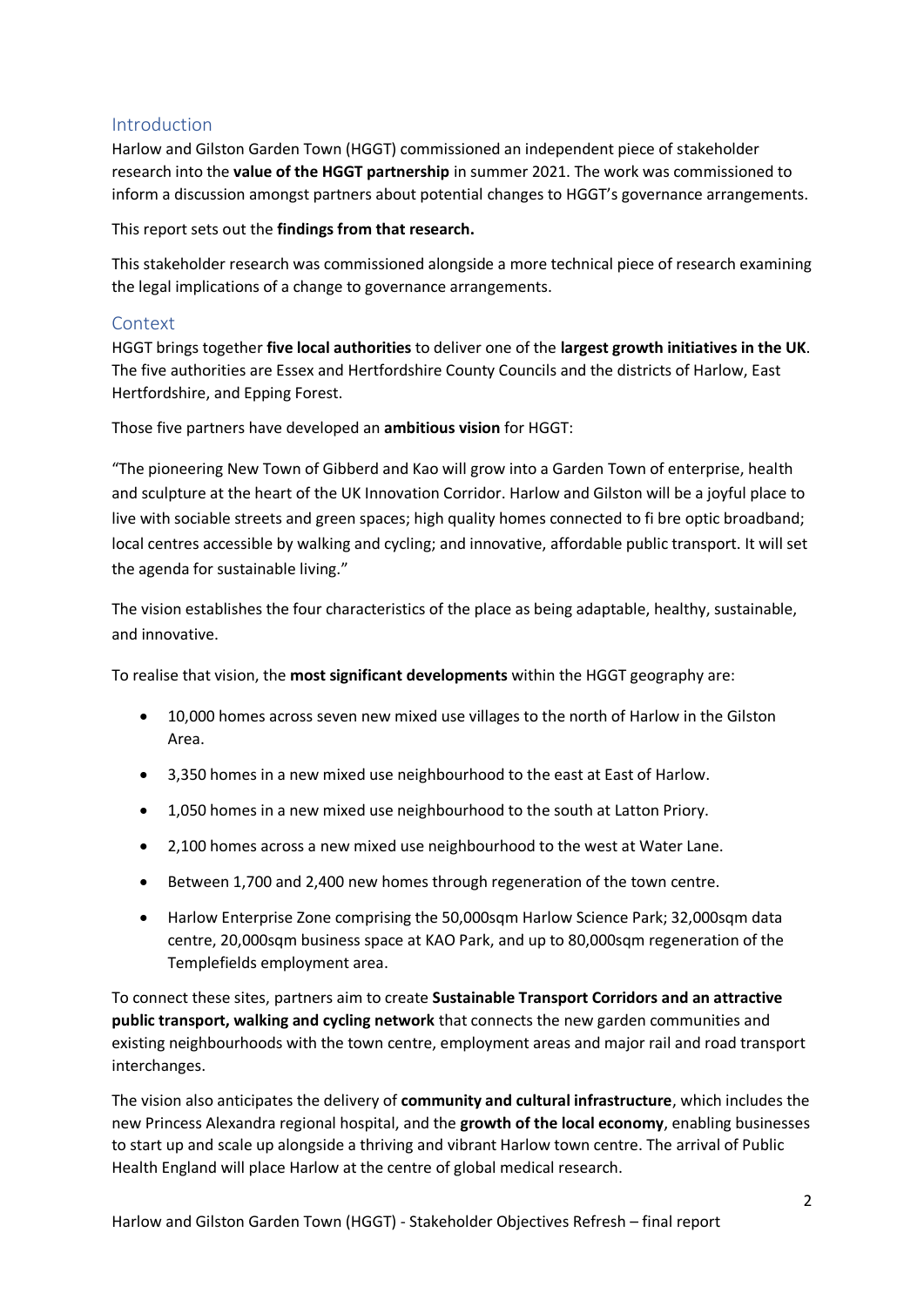#### **Image 1: HGGT major developments**<sup>1</sup>



HGGT was awarded Garden Town status in 2017. The vison was published in late 2018. To date, partners' focus has been on developing supporting strategies and plans and working toward the determination of planning applications.

#### *Governance*

HGGT was established under the **'duty to co-operate' arrangements between the five partner authorities** and was built on the principle of partnership and consensus to reach a common agreement.

There is no overarching written agreement defining roles and responsibilities. The HGGT Partnership is an **informal delivery partnership** with no legal status or defined powers. Statutory responsibilities currently remain with the authorities including around plan-making and decision-making through the Local Planning Authorities.

The **HGGT Board** has elected members from all five authorities and an independent chair. It has no formal powers or delegations, serving instead to enable the Partners to agree and come to a

<sup>1</sup> <https://hggt.co.uk/>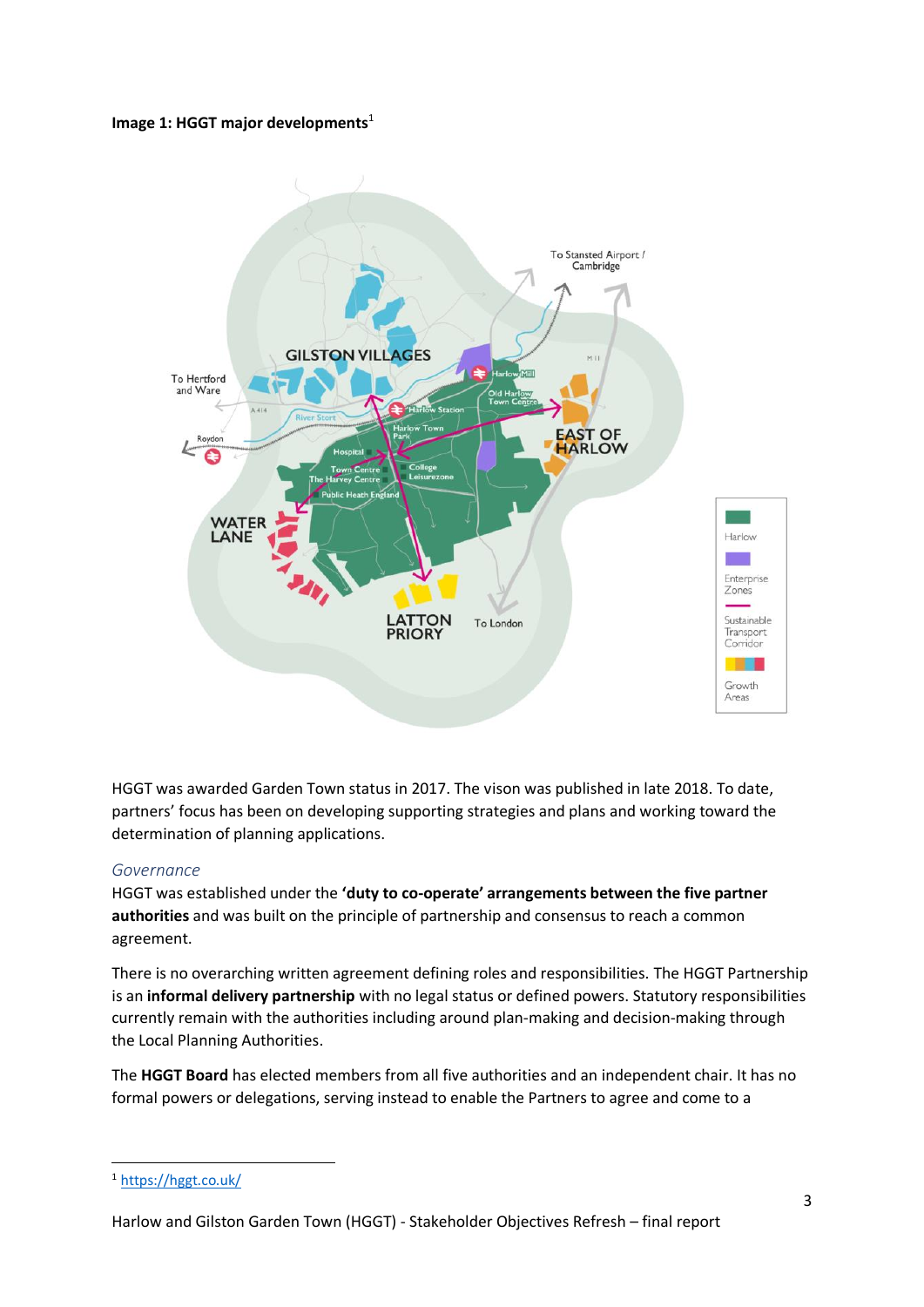consensus. It is also used as a means of information sharing. Board meetings take place approximately seven to eight times a year.

For formal decisions to be made, the HGGT Board makes recommendations to the respective Partner authorities. For example the Board will recommend that the partner authorities formally endorse an HGGT document as a material planning consideration.

As set out in the findings below, this current Board arrangements contribute to the Garden Town's low level of visibility amidst the wider public and concerns about a lack of transparency and accountability with regard to delivery commitments.

#### *Delivery*

Epping Forest District Council is the accountable body for the Garden Town partnership. Responsibilities associated with this include finance, procurement and HR.

A recent audit highlighted the **need for a more equitable distribution of delivery and funding risk / reward** and the formalisation of the roles, responsibilities and resources required between all parties.

The primary source of funding for the administration of the partnership is Government Garden Towns Capacity Funding together with funding provided by each of the District Councils. This includes funding for joint consultant support. All five partner authorities contribute in-kind resources.

This funding pays for a small team of Officers employed directly to work for the HGGT partnership (as accountable body, EFDC is the employing authority) and a number of officers working 'in kind' in the partner authorities.

#### *Purpose of the review*

As the HGGT moves from visioning and planning to delivery phase, partners agree that there is **a need to reassess the nature of the governance arrangements** in order to clarify the overarching defining roles and responsibilities.

To that end, HGGT commissioned an independent consultant in summer 2021 to undertake a focused piece of research into the current and future governance arrangements.

The **core question** for this assignment was: **what must be done by the five local authorities together** that cannot be achieved by one local authority alone, in order to deliver sustainable growth in accordance with the HGGT vision?

The answers to this question and related questions about HGGT's achievements and future challenges will be used to:

- 1. **Inform** members and chief officers of the **key deliverables of the HGGT** as a partnership and its potential, in order to develop options for **appropriate governance and organisational structures**.
- 2. **Build the work programme** under the HGGT Director and potentially across the wider partnership where appropriate – so that resources are identified and deployed in the right place to deliver the right enabling support at the right time.

#### *Method*

The research took the form of: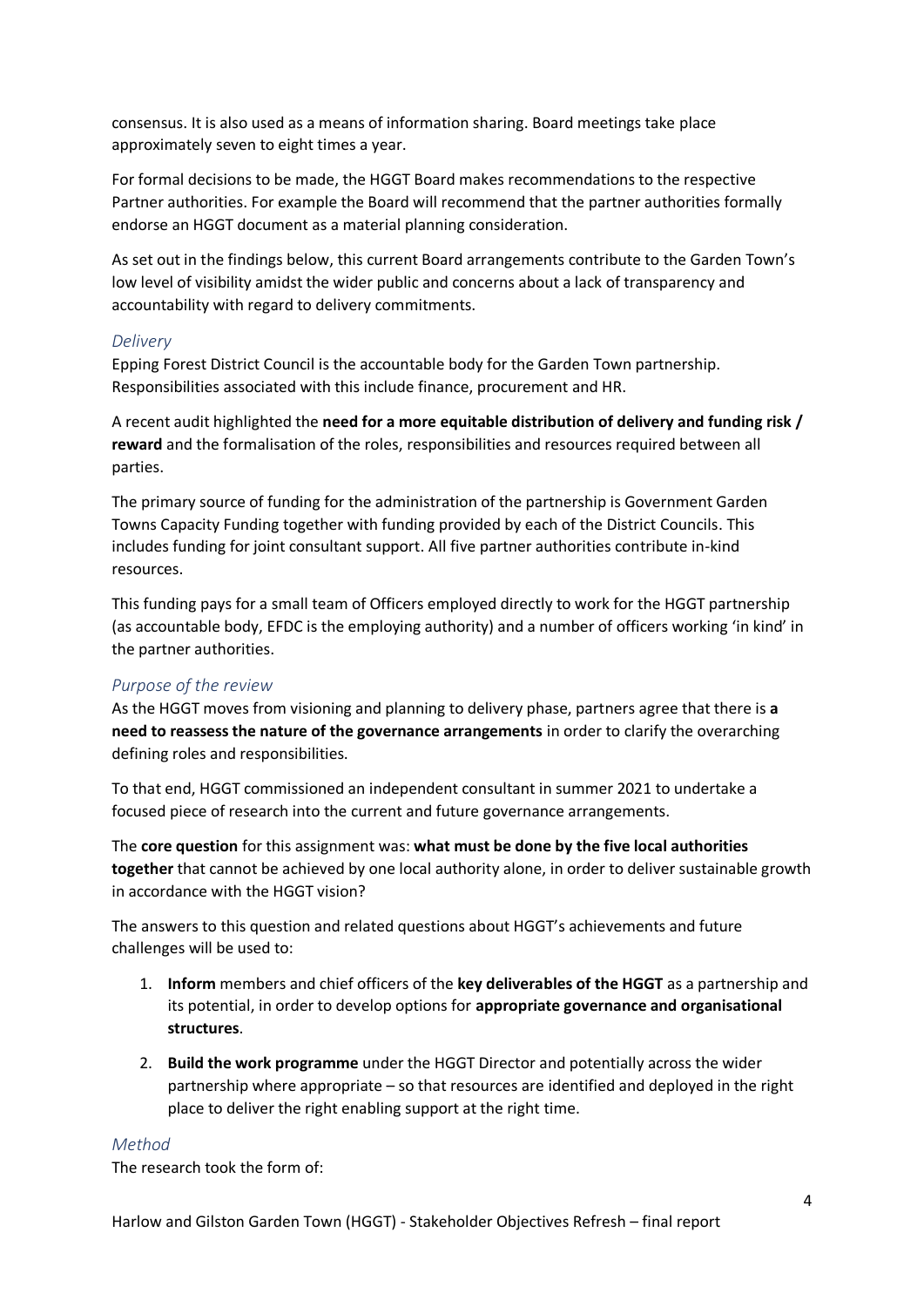- A **guided tour** of the Garden Town area with a member of the HGGT core team.
- Ten **semi-structured interviews**, lasting 45 to 60 minutes, with 20 officers across the five partner authorities.
- A **group interview** with the HGGT core team.
- A **90-minute workshop** with the majority of interviewees to reflect on the emerging messages and develop the options.
- **Meetings of the Project Steering Group**, which was made up of colleagues from HGGT and lead officers from the five authorities.

The topic guide used for the interviews is provided at Annex A.

### <span id="page-4-0"></span>The vision

The first thing explored with partners was the **HGGT vision**. In particular, we explored **which elements were most important** to get right because they enabled the rest of vision to be implemented and / or because they **mattered most to local residents and their elected representatives**.

A general theme that emerged from discussion was that **all partners are proud of the scale of ambition set out in the vision**. All five authorities **want HGGT to set the standard** for what is possible as a garden town, as opposed to following a template set by others or simply delivering something 'good enough'.

And while partners stated that all elements of the vision were important, **three elements were repeatedly cited as essential to get right**. These were:

- **The regeneration of Harlow to the benefit of existing and new communities**. All partners were clear that the benefits of growth had to be felt by existing communities and new residents. This means a number of things: improved infrastructure and facilities in and around the current town; seamless integration of new and existing infrastructure; and dialogue and engagement with existing residents so that they can see and benefit from the opportunities offered by growth.
- **Transport and infrastructure integration.** Connected to the revival of Harlow, partners stressed that new infrastructure had to be connected and complementary to what is already there. This should help mitigate the risk of new developments becoming "satellites" or "suburbs" of Harlow. Partners stressed this point in relation to transport and the delivery of the Sustainable Transport Corridors; see 'Challenges' below.
- **Long-term stewardship.** The importance of sustained, sophisticated place shaping was a theme of many discussions. This tallies with the desire for HGGT to be exemplar of how to create great places. However, many of those same partners felt unclear about what precisely stewardship meant. The all-encompassing nature of term led many to call for more discussion leading to clarity about what it means in practice for the HGGT area.

There was one suggestion to **Covid-proof the vision**. There may be assumptions in the strategy about commuting, working from home, the purpose of town centres and other major issues which may now be out-date or at least in need of review. Without opening up the entire vision for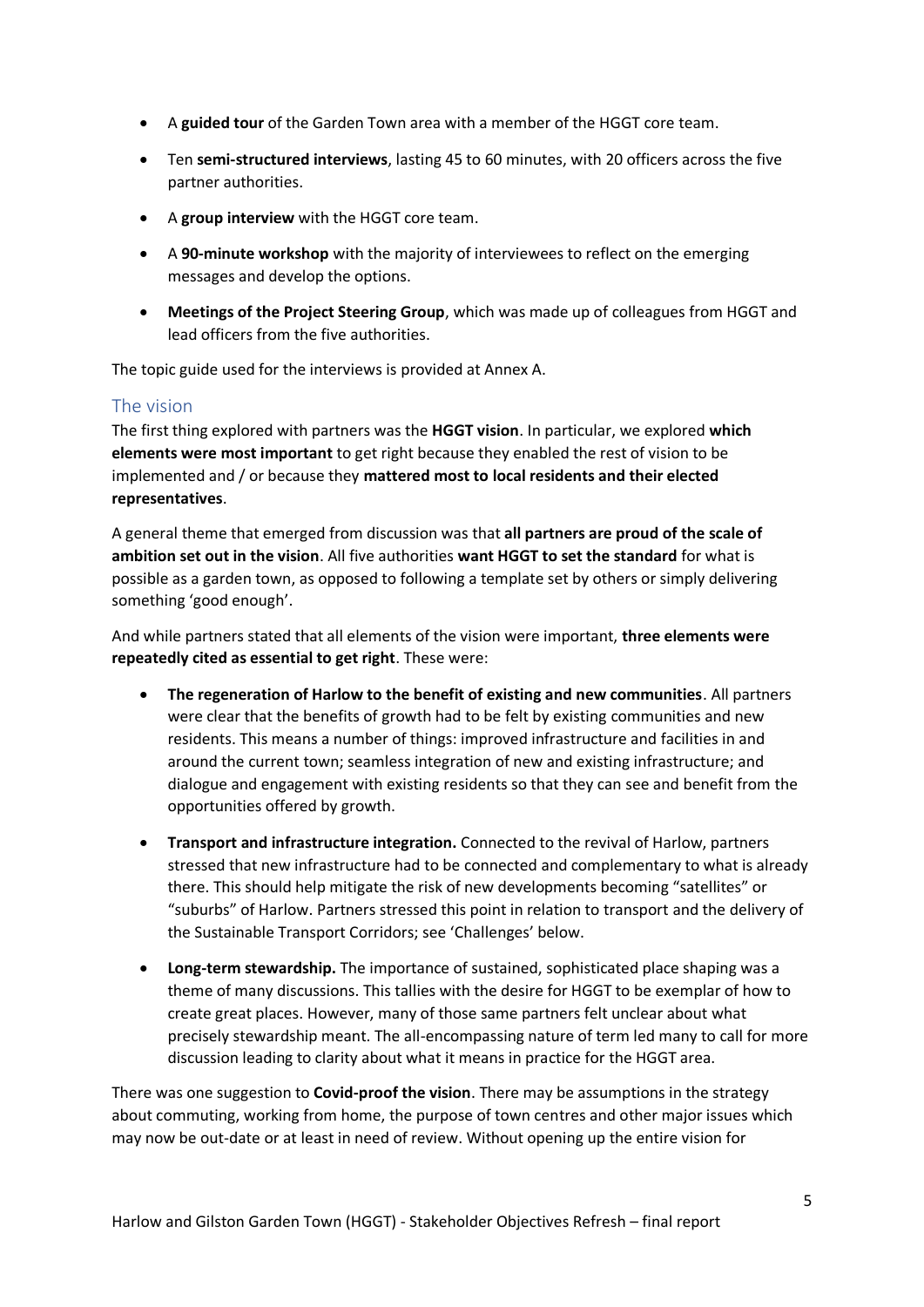discussion, a short and focused piece of work could update those elements in light of likely post-Covid developments, while providing assurance that other aspects remain relevant.

*"We want to be an exemplar or what a garden town can be, not following someone else's model."*

*"Harlow 'new town' is seventy years old now. The Garden Town has to facilitate the regeneration of Harlow."*

*"[Key things?] The stewardship model and ongoing ownership. Gilston can achieve this because it had a critical mass of homes. How does it work in relation to [the other developments?]"*

### <span id="page-5-0"></span>Achievements

From exploring the vision on paper, we discussed partners' achievements in practice.

Partners could point with justified pride to **what they have achieved since the inception** of the Garden Town. Significant steps forward include:

- **Establishing the original vision**. In line with the general sense of pride in the vision, partners felt that it contained the diverse expertise of different partners. For the knowledge and expertise of the transport authorities shaped the ambitious goals in relation to modal shift. The vision was also the product of partners challenging one another to be ambitious and aim to be the best.
- **Developing key documents**. Sitting underneath the vision, partners have developed a suite of supporting plans and strategies that will guide implementation of the vision such as Infrastructure Delivery Plan Partners have also invested in important processes such as the Quality Review Panel.
- **Housing Investment Grant**. On a more practical level, partners worked intensively and collaboratively to develop the Housing Investment Grant proposal and attracted £171m from central government.
- **Working toward determination of planning applications for Gilston**. All partners have put significant effort in advancing plans for the Gilston despite, as we explore below, the sometimes slow-moving nature of decision making processes.

While these achievements are a source of pride, the first quote in the box below captures a point heard several times. The achievements noted so far all relate to planning and preparation rather than direct implementation. The challenge for partners is **how to take this cooperation to the next stage**.

*"A lot of the good partnership working has been on the planning, not the delivery."*

*"We've made a good start, the documents are in place, now we need to transition to delivery."*

# <span id="page-5-1"></span>Role of the partnership

In light of those achievements, we explored the **core question** for this assignment: **what must be done by the five local authorities together** that cannot be achieved by one local authority alone, in order to deliver sustainable growth in accordance with the HGGT vision?

Points are illustrated with anonymous quotes. These are taken from individual conversations but reflect points that were made more generally throughout the research.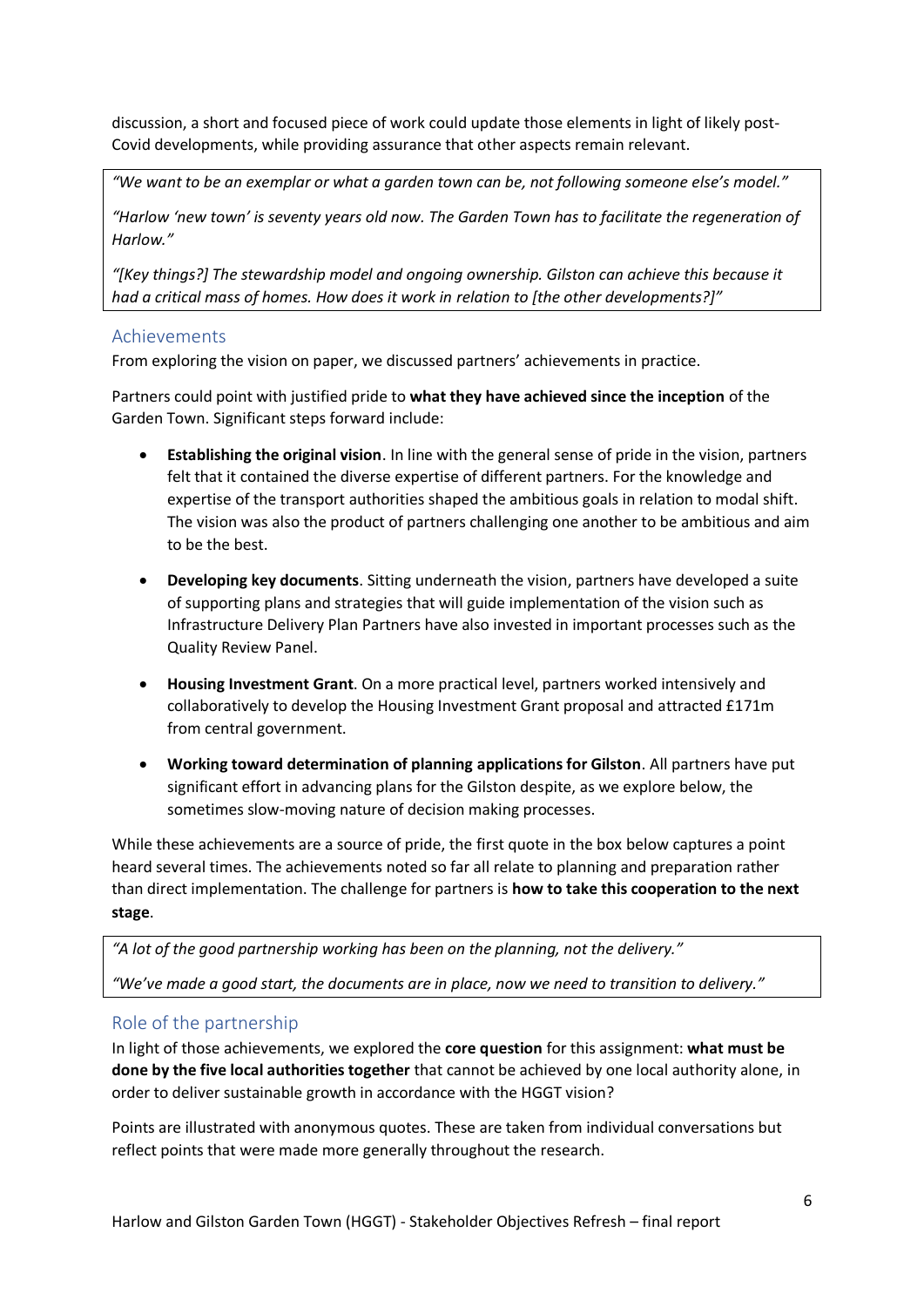Research participants were **positive about the role of the partnership to date**. They described an approach to joint working that was marked by a **shared desire to achieve** things together and **good, collaborative relationships** between individuals and authorities.

Inevitably, there are differences of emphasis and opinion, sometimes divergent political priorities, and different ways of working across the five authorities. There was a general sense, however, these differences are not insurmountable and partners at a corporate and political level are keen to make progress together on shared objectives.

In relation to the core question, research participants identified **four things than can only be achieved by working together:**

- **The delivery of major, integrated cross-boundary infrastructure**. Delivering significant levels of new physical and social infrastructure in an integrated way demands close collaboration between all five authorities.
- **Local visibility**. Partners have been so far focused on the vision, the supporting plans, and related internal processes. As part of the shift to delivery, there is a need to communicate to existing residents what the Garden Town means for them, especially on issues like modal shift. There is much better done through a shared Garden Town brand and the various channels and extended reach of all partners working together.
- **Generating 'clout' and attracting funding**. The partnership is far better equipped than individual authorities to raise the national profile of the Garden Town in a way that attracts funders, developers, households, employers and others. Similarly, the partners working together are better positioned to attract funding as a result of: the combined 'heft' of all five authorities and their leaders; pooled experience and expertise; and the ability to put more money on the table during negotiations.
- **Dealing with the 'too difficult' issues**. There are several items which no one partner alone can resolve but which require attention and resolution if the Garden Town vision is to be realised. These problems often relate to resources and, often for that reason, are politically sensitive. They include housing nominations across authority boundaries, the allocation of green infrastructure, the nature and distribution of employment land, and housing waste and recycling provision. Only by working together, with the Garden Town Team facilitating discussion and acting as an honest broker, can these issues be resolved.

*"It's only as a partnership] that we can look beyond individual developments and see the vision as a whole and knit together a huge amount of investment and effort."*

*"We need to start having conversations, sometimes difficult conversations, with councillors, with community reps, with individuals".*

*"We need to put the Garden Town on the map, make the case for it, shout about it."*

# <span id="page-6-0"></span>Fitness for the future

Following discussion about the current value of the partnership, we explored **the fitness for purpose of the partnership** in relation to forthcoming challenges. To recap the point made in the introduction, HGGT is about to make a **major and lasting shift** from visioning and planning to delivery on the ground. What has worked so far in terms of cooperation on planning may not be fit for purpose in relation to the task of implementation.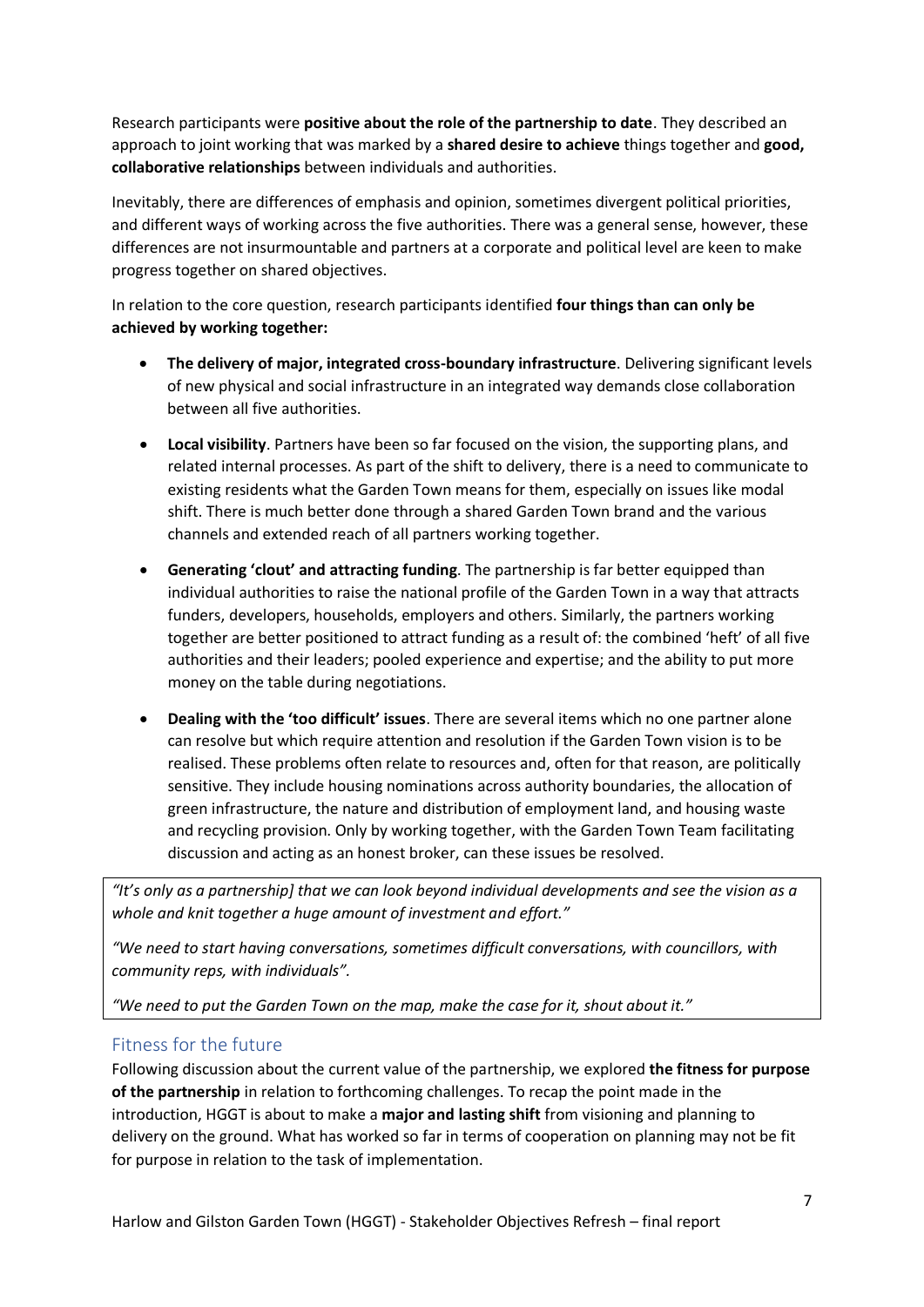There was a **universal view** amongst partners that the current governance and delivery arrangements were **not fit for purpose for the future**. They will not enable partners to realise the collective ambition laid out in the vision.

This is for **four connected reasons**:

- **Cumbersome procedures**. The need to ratify all recommendations through each council's decision-making process was described as "slow" and "cumbersome". While ensuring transparency and accountability, most research participants called for a more "agile" way of working.
- **Unclear ownership of decisions and responsibilities**. In part because decisions have to ratified as described above, partners complained that ownership of decisions was often opaque. Interviewees tended to pose questions about accountability to which they felt nobody had an answer: If a decision has been agreed by all five partners, does that mean all partners are equal owners? How does that work when one partner is holding all the financial risk or signing the contract? If we are all responsible for everything, is anyone responsible for anything in particular?
- **Tendency to park difficult issues**. The phrase "too difficult pile" was used in a number of conversations. This reflects a tendency for the most challenging issues, such as delivery of sustainable transport corridors, or the most contentious, such as housing allocations across boundaries, to be put one side. As HGGT moves further into the implementation phase, these issues can no longer be put aside and must be addressed and resolved.
- **Lack of a single voice**. As HGGT moves from planning to delivery, it is essential that it can articulate the vision to funders and negotiate with a clear and consistent voice with delivery partners. At the moment, research participants argued, delivery partners such as developers could get a different response from different authorities, and even from different parts of the same authority. As one participant put it, it is the developers who are currently "setting the tone". The vision is more likely to be achieved if developers and others have a single negotiating point.

*"It seems every authority has to agree everything. We need fewer people making decisions, then some people making that happen."*

*"It takes a lot of effort to get things through. We need quicker decisions."*

*"There is a lot of repetition and process to get agreement for a paper to be written or for it to get approved."*

*"There are layers of bureaucracy – everything takes eight months longer than we think. We're not quite geared up."*

*"The set-up is quite cumbersome. You have all these Lilliputian strings holding people down."*

*"In general, we've tended to park problems in the 'too difficult to deal with' pile."*

*"The criticism is that things have been left in the 'too difficult' pile."*

*"There has been more partnership working this year – the HIG, planning applications – but we're still dealing with five moving parts, and the people in the room are only empowered to do so much."*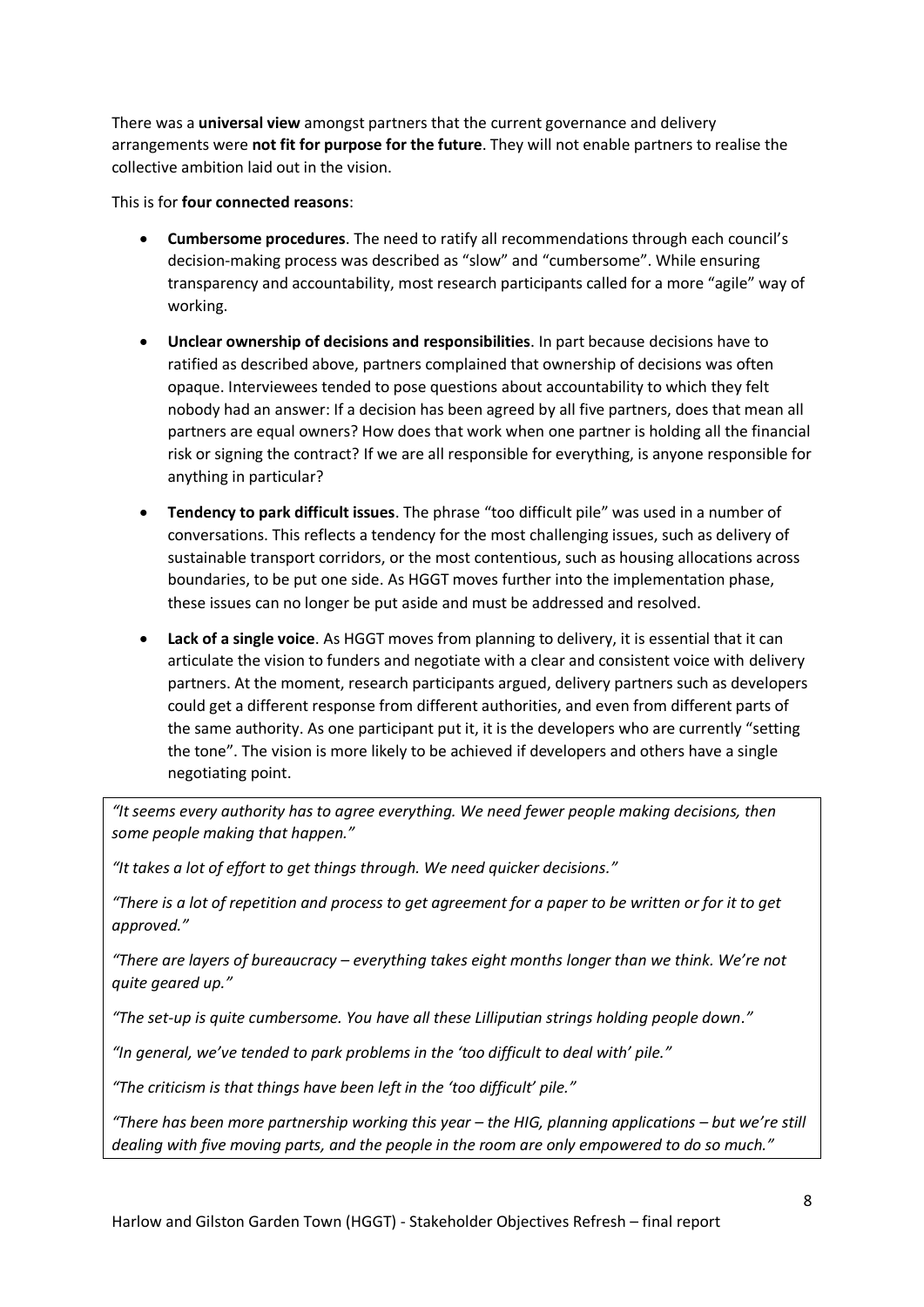# <span id="page-8-0"></span>**Challenges**

These faults with the current system are manifested in the **main challenges facing HGGT**.

- **Achieving modal shift**. Partners took pride in the scale of the ambition of achieving significant modal shift levels amongst new and existing residents. They also recognised this would be **very difficult to achieve**, requiring major investment in new infrastructure across the Garden Town as well as methods to encourage behaviour change. Delivering behaviour change would be especially difficult amongst older, existing residents who are more likely to be wedded to using their car. HGGT's low visibility and lack of a single voice means it is ill equipped to instigate those conversations. The fact that all partners are acutely aware of the need to deliver modal shift, while lacking a clear sense of how this will be achieved, reflects the **lack of ownership and confusion over responsibility** described above.
- **Sustainable transport corridors**. Key to achieving modal shift will be the successful delivery of sustainable transport corridors integrated with cycling and walking 'super greenways', interchange hubs, and other associated infrastructure. The scale, cost and complexity of delivering the STCs on time, in the right way, and within budget was often cited as a major challenge. As one participant put, "it all has to work, for any of it to work". While Essex is the lead delivery body and contract holder for the corridors, successful delivery has to be a shared endeavour.
- **Provision of employment land and job opportunities**. Some partners were concerned that existing plans were too focused on the delivery of housing, and did not pay equivalent or sufficient attention to providing sufficient good quality employment land. This filtered through into a concern that there is a lack of clarity about what types of jobs would be available to new and existing residents in future. For some participants, this reflected the origins of the HGGT idea; the original notion had "come from the planning authorities" and was thus developed primarily as a house-building programme with economic development a second-order priority.
- **Realising the regeneration of Harlow**. As much as partners identified this is a priority, as set out above, they also noted how difficult it is in practice to regenerate a town at the same time as building 26,000 new homes. This will seriously all test partners' delivery capacity and creates the risk of the new developments ending up in competition for residents and resources with the current town.
- **Sticking to the vision**. The challenges identified so far have been specific elements of the vision for the Garden Town. An over-arching challenge is the need to stick to the ambitious goals set out in the vision. In the face of **developers looking to negotiate more modest short-term deliverables**, uncertainty over **funding from central government**, and other factors which might combine to convince partners to settle for good or even just good enough rather than great.

*"The USP of out Garden Town is the scale of modal shift to sustainable travel. If we're going to grow, we have to achieve that as all the other alternatives are negative."*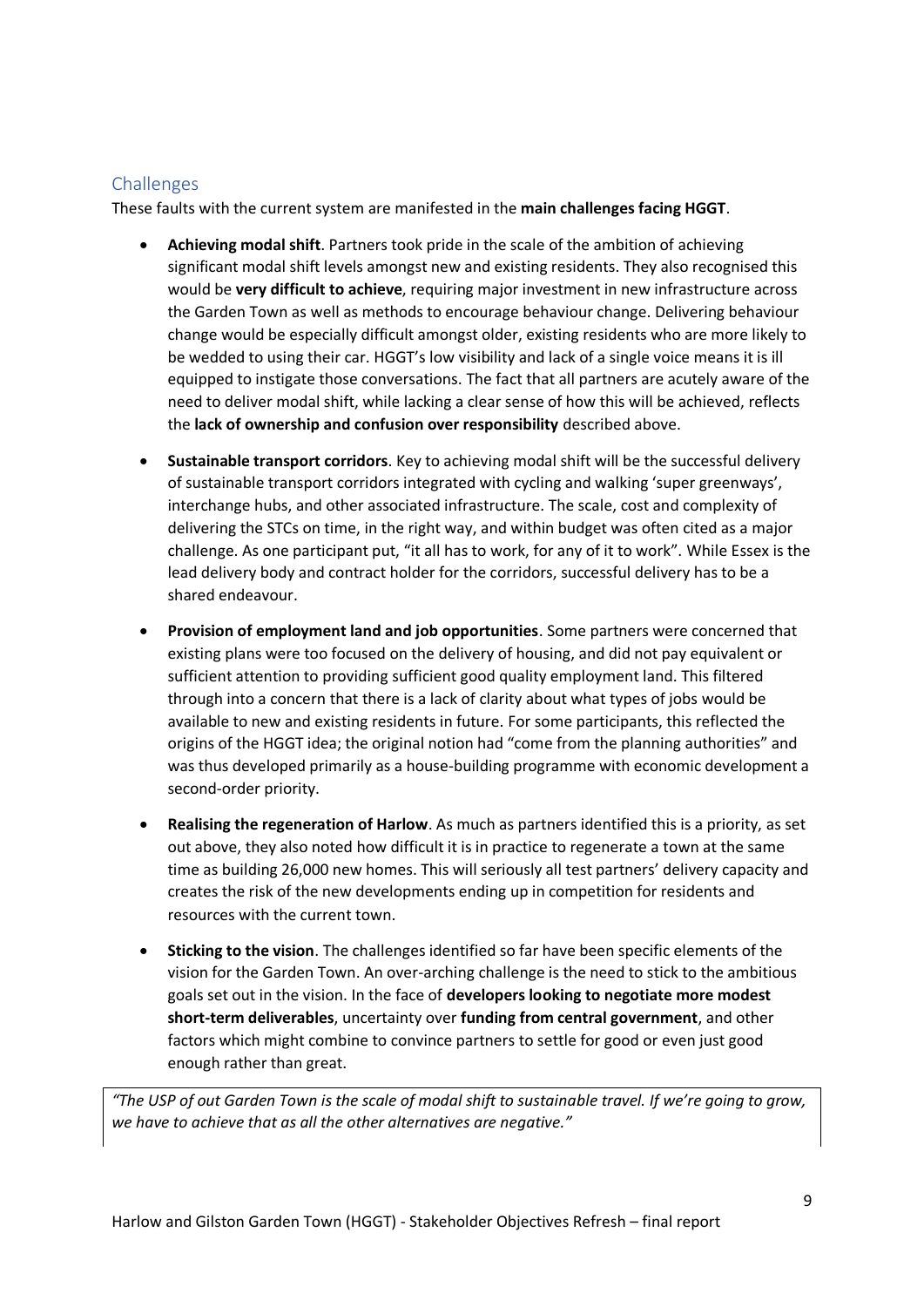*"Yes, you need high-quality homes and high-quality, integrated transport, but all that needs to help people into high-value jobs, and those jobs need to created or attracted by the Garden Town."*

*"Stewardship, the legacy. Look at Harlow. It was a new town, but it wasn't maintained regularly or refreshed."*

Further issues which partners cited less regularly include:

- **Engaging and exciting residents** about the Garden Town. HGGT has not yet undertaken extensive and regular community engagement, in part due to Covid-related restrictions on events and public gatherings. With those restrictions easing and Garden Town developments becoming more visible, 2021 would be a good time to initiate a programme of engagement with the wider community. In some cases, that engagement needs to be a prelude to conversations about direct impacts on households, especially in relation to travel choices.
- **Integrating health and wellbeing i**nto the physical and social fabric of the Garden Town. This means adequate provision of direct services and incentives and measures to encourage healthy choices and lifestyles. This agenda is particularly relevant post-Covid, with opportunities to help households sustain healthier lifestyle such as the rise in cycling and walking to work.
- **Developing a coherent cultural offer**. Several interviewees were keen that the cultural aspect of the HGGT vision should not be lost. They were particularly keen that there should be a cultural offer across the entire Garden Town geography, instead of focusing narrowly on Harlow town centre.

# <span id="page-9-0"></span>Objectives for a new approach

Before getting into the options for the future, it is worth establishing the **objectives for a new approach to governance**. These can be summarised under seven headings:

- **Move quickly**. There is a shared desire across the HGGT partnership to move quickly, if a change is to be made. Previous discussions about governance reform have tended to peter out. With new leadership at HGGT, new political leadership in Harlow after the May elections, and a shared desire to translate plans into action, partners want to move quickly.
- **Consider all options**. Feedback from council leaders is that all potential options for the future of HGGT should be considered, including those which involve pooling risk, resources and sovereignty, such as a Development Corporation.
- **Explore the scope for innovation**. Central government has indicated directly to the HGGT team that they Ministers are open to innovative models of delivery. This means there is scope to flex existing models of delivery and come up with a tailored model that reflects the particular opportunities and challenges in Harlow and Gilston.
- **Go beyond tweaks**. A very clear from message from partners was that any proposed change need to be a significant improvement on what already exists. As reflected in the quotes below, amendments on the margins will not be sufficient.
- **Simplify**. Given the criticism of the cumbersome nature of the existing arrangements, it is imperative that any new approach must remove bureaucracy and strip back process. Interviewees stressed the importance of speed, simplicity, agility, and fleetness of foot.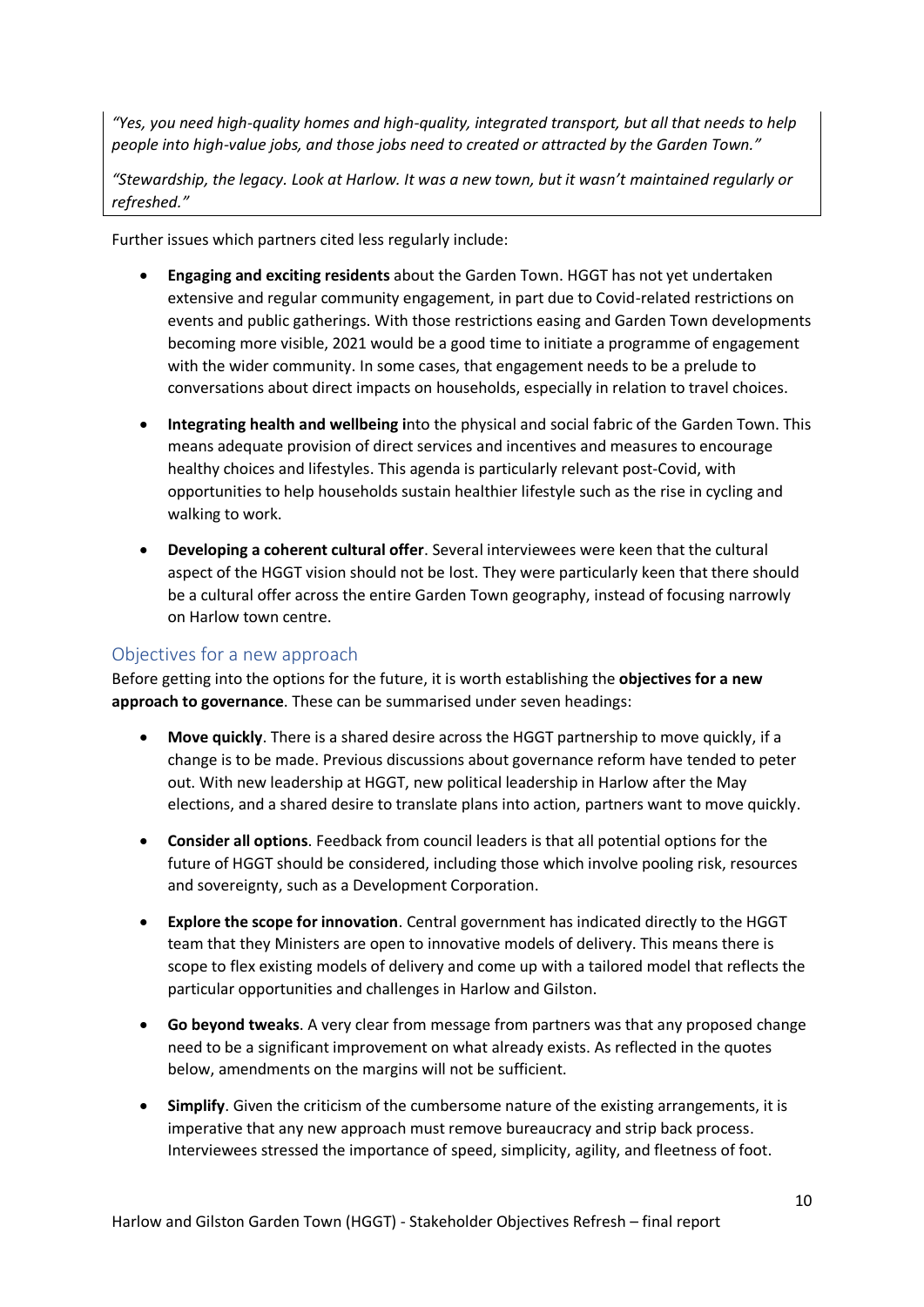- **Ensure accountability**. While partners are willing to countenance some sharing of resources, risk, and sovereignty, there must be a rigorous approach to accountability and risk management.
- **Clearly demarcate roles**. Any new governance arrangement would continue to operate alongside the five local authorities. It is vital that its functions do not replicate their responsibilities and that powers are clearly demarcated. For example, the planning powers of a new Joint Committee would be focused on Garden Town developments, leaving non-Garden Town planning matters to each partners' existing committees under the provision of their Local Plans.

*"[If there is change], it needs to be more than a tweaked version of what we have now."*

*"[We need] more than tinkering and re-presenting the current arrangements – we need to look more fundamentally."*

*"We need something that will help us stick to the overall vision, not just the delivery of schemes."*

*"Yes, we're open to a conversation. People are aware of the limits of the current model and want something more streamlined. We all support the Garden Town. We all want good decisions."*

#### <span id="page-10-0"></span>Governance options – consideration and recommendations

Guided by these objectives, and drawing on previous partnership discissions, the research identified **three governance options for the future**.

As highlighted in the introduction, HGGT commissioned a more technical piece of research into governance options, in parallel with this assignment. Conducted by the law firm Weightmans, that piece of research examined the same broad options that are reviewed here. It is also worth noting that while the options are considered in isolation, it is possible if not preferable to think about an evolutionary or phased approach. This could mean moving to one arrangement in the short term before potentially transitioning to another set-up in future.

There is a limit to this approach, in that constantly changing governance arrangements, would become a distraction and a drain. Nonetheless, as the context changes and new opportunities and challenges arise, it is helpful to think about governance and delivery constantly evolving.

#### *Options*

**The first option is moving to a Duty to Cooperate Plus model**. Essentially, this is an augmented version of the current arrangements. It would involve:

- Granting some level of decision-making power to the Board.
- A stronger role for the HGGT team in monitoring delivery.
- Direct oversight of contracts signed by partner authorities on behalf of HGGT, such as the Housing Investment Grant.

This is the **minimalist option** in terms of the scale of change.

**The second option is the creation of a new Joint Planning Committee** with delegated powers. Its powers could include: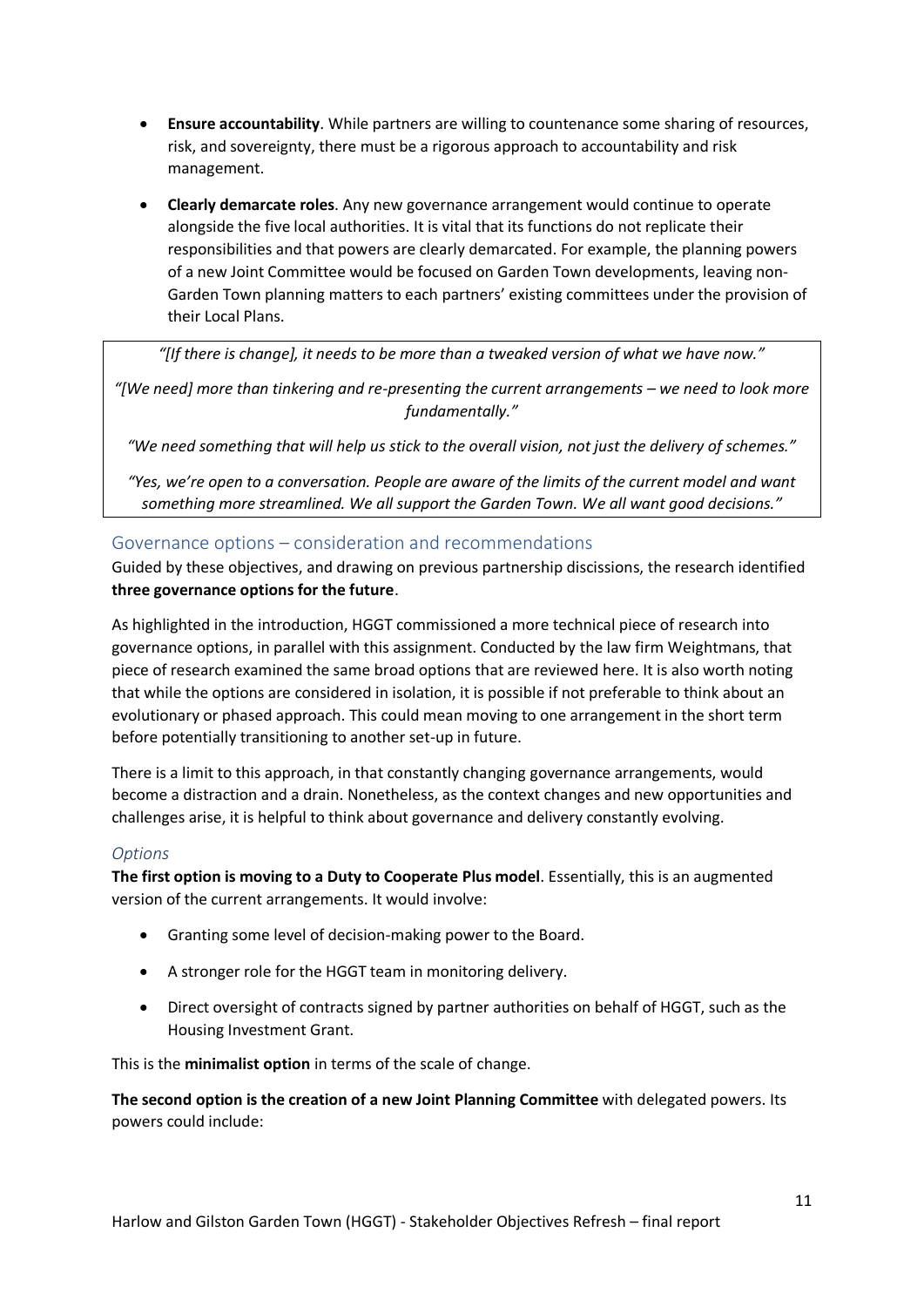- Consideration and determination of development planning applications relating to the Garden Town.
- Greater control over transport planning decisions through the powers of the Highways Act.

Under this approach, the Board could evolve into more of an advisory group / sounding board that is also used as the mechanism for broader stakeholder and community engagement.

**The third options is the creation of a new Development Corporation**. This would involve the formation of an entirely new and legally constituted organisation. It would have a majority independent Board, with an expectation that this would involve strong private sector involvement.

It could have a range of functions, including:

- Planning functions, both plan making, planning consent and development management
- Setting a Community Infrastructure Levy (CIL) and Strategic Infrastructure Tariff (SIT).
- Negotiation and management of Section 106.
- Compulsory purchase powers.

The Development Corporation is a flexible model so the precise combination would be agreed locally before being signed off by the Secretary of State.

Under this approach, the current Board would be superseded by the new Corporation board.

Some partners highlighted a **potential hybrid or twin-track approach**. This would involve:

- A dedicated delivery vehicle for Harlow, taking the form of a Development Corporation or something approaching the status and powers of a Development Corporation.
- The duty to cooperate plus model or a Planning Committee for the rest of the garden town.

There is also the prospect of **local government re-organisation** creating further options in future. However, that is beyond the immediate scope of this research.

#### *Consideration*

Table 1: Challenges and options sets out the five high-level challenges identified by partners through this research and explores how far each governance could help address each issue.

**Duty to Cooperate Plus** would not satisfy the need for a new way of working to be a significant improvement on what already exists. It is likely to be, and be seen as, **no more than a "tweaked version"** of the extant set-up. This prospect would not satisfy partners' ambitions.

As set out in Table 1, this option would have a **generally negligible impact** on HGGT's ability to tackle the most significant challenges. A renewed commitment to joint working would be positive, but the lack of any fundamental reforms to decision making or delivery capability means any change would be minor.

**The consensus view from partners was that the Duty to Cooperate Plus approach should be removed as an option.**

A **Joint Planning Committee** would satisfy most partners' demand for **more significant change**. Assuming all partners are committed to its success and it has sufficient scope and delegated powers,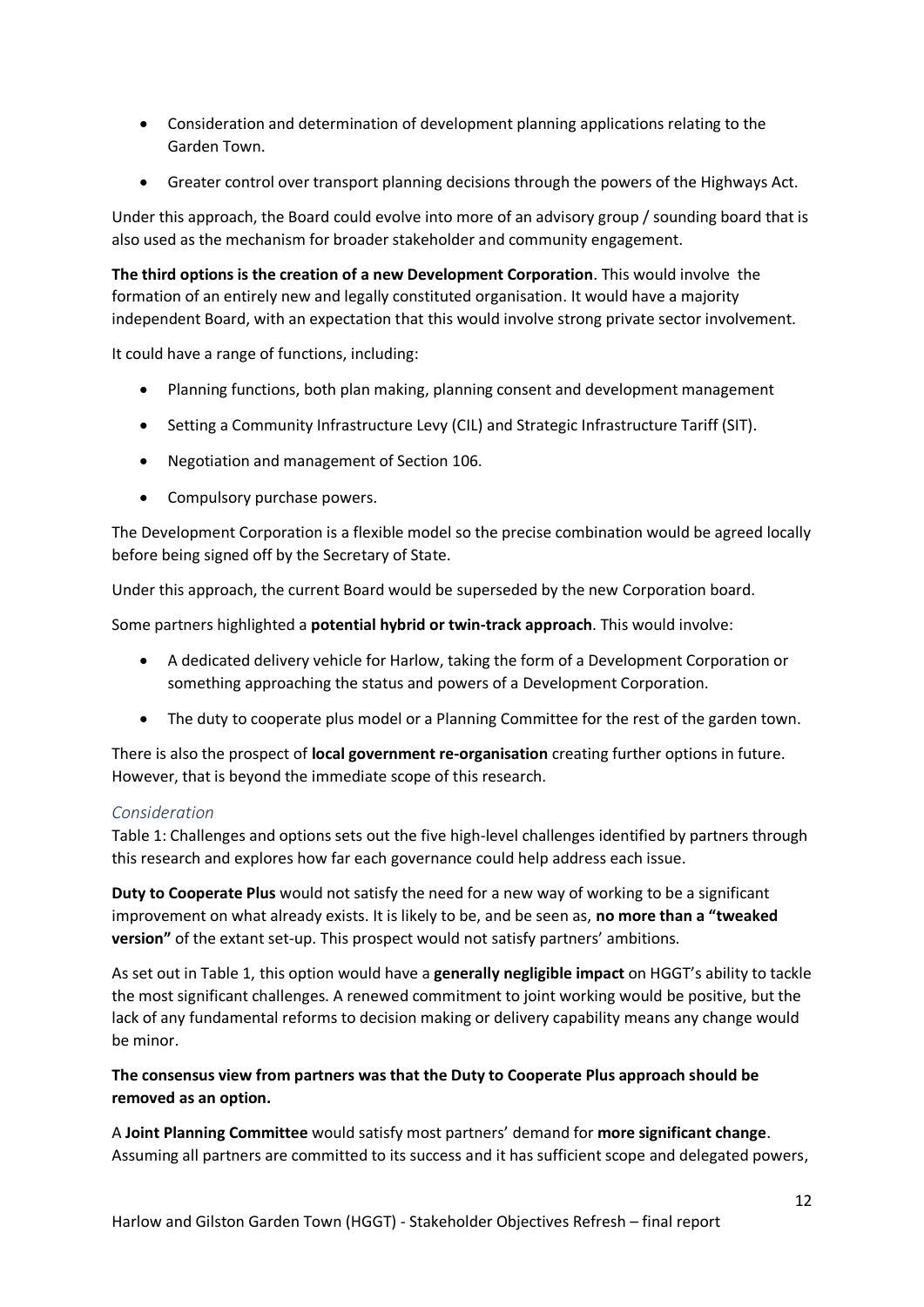this option would **speed up planning decisions and the delivery of major infrastructure**, including large-scale transport infrastructure.

As sitting members of the committee, local councillors would have a clear and direct role in taking decisions. This would satisfy the need for **accountability and transparency**.

The **delivery capacity of this option could be enhanced further** by creating an executive secretariattype function with responsibility for day-to-day management of contracts and delivery responsibilities.

Compared to the current way of working, a Joint Planning Committee could allow for a greater focus on the challenges of creating job opportunities and regenerating Harlow. However, Joint Planning Committees are not designed primarily to deliver economic development.

### **The view from partners was that a Joint Planning Committee would be a worthwhile option if it had sufficient delegated powers and delivery capacity to deliver at speed and at scale**.

A **Development Corporation** would enable partners, if they are fully supportive, to go further and faster than a Joint Committee. It would:

- Enable a **much sharper focus on economic development**.
- Facilitate active **private sector representation** and engagement.
- Offer a **single voice and negotiating point** for residents and partners.
- With the right leadership, deliver greater **clout and visibility**.

The government is in favour of new development corporations and at the end of 2019 launched a consultation of reforms to make it easier for local authorities to establish new corporations without the need for the Secretary of State to lay a statutory instrument in parliament. The government also proposed a new £10 million development fund to support "local areas with ambitious regeneration and development proposals" to come forward with proposals.<sup>2</sup>

However, even with simplified legislation and good will from all five authorities, the **process for establishing a development corporation could be onerous and time-consuming**. It could absorb partners' effort and consume bandwidth at a crucial time in HGGT's shift from visioning and planning to implementation.

#### *Table 1: Challenges and options*

**Key**

 $\checkmark$  – Positive impact on tackling the challenge.

? – Some / uncertain impact.

- Zero / negligible impact.

|             | Duty to Cooperate      | Joint Planning                 | Development                |
|-------------|------------------------|--------------------------------|----------------------------|
|             | Plus                   | Committee                      | Corporation                |
| Modal shift | * Unlikely to increase | $\checkmark$ A Joint Committee | $\checkmark$ A Development |
|             | focus on this          | with sufficient powers         | Corporation would          |

<sup>2</sup> https://www.gov.uk/government/consultations/development-corporation-reform-technical-consultation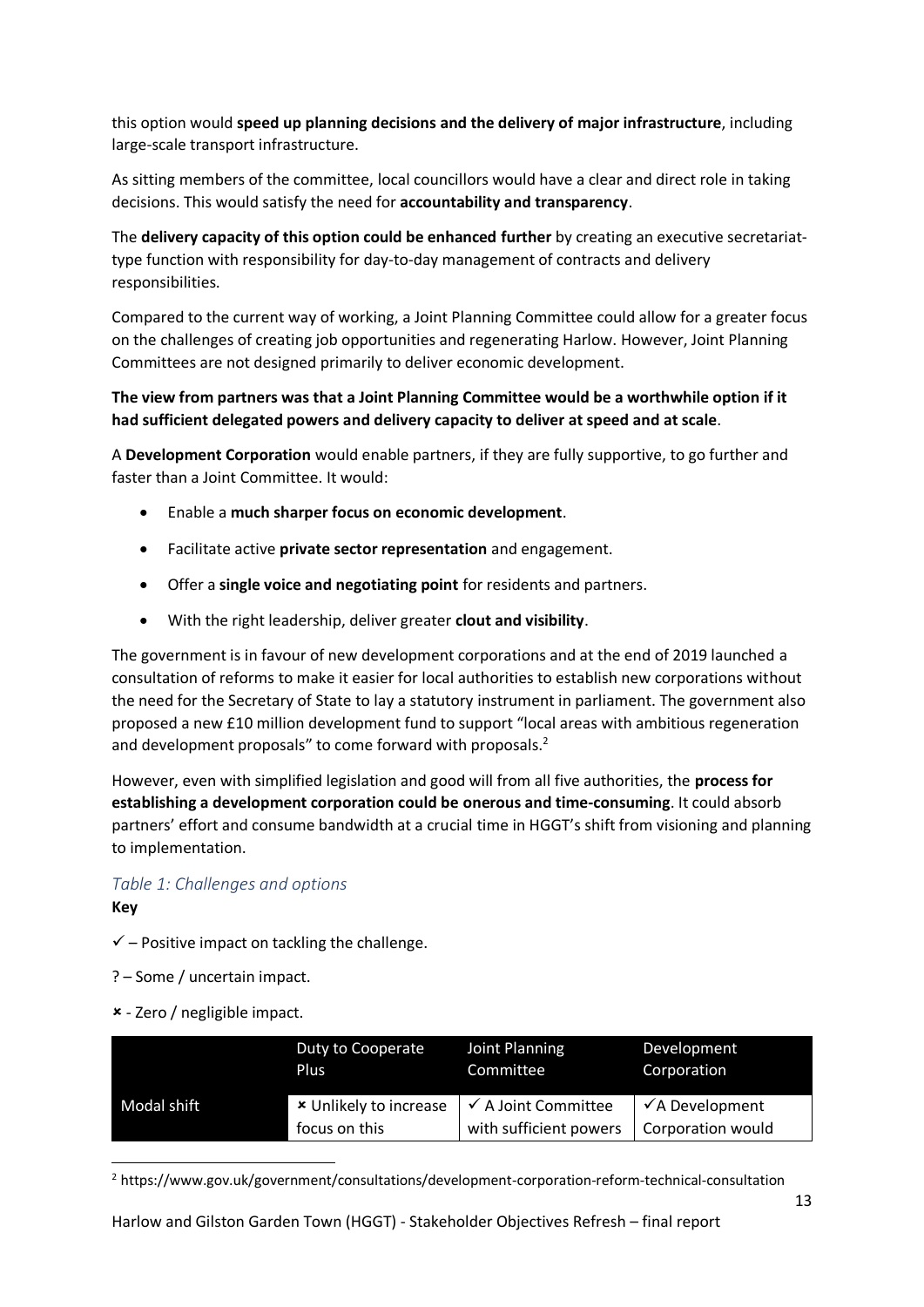|                                    | challenge or the<br>capacity to address it.                                                                      | would enable more<br>efficient and<br>integrated delivery.                                                      | enable a integrated<br>and focused delivery,<br>and a single interface<br>with partners and the<br>community      |
|------------------------------------|------------------------------------------------------------------------------------------------------------------|-----------------------------------------------------------------------------------------------------------------|-------------------------------------------------------------------------------------------------------------------|
| Sustainable transport              | × As above.                                                                                                      | $\checkmark$ As above.                                                                                          | $\checkmark$ As above.                                                                                            |
| <b>Employment land and</b><br>jobs | × As above.                                                                                                      | ? Potential for greater<br>focus, but a Joint<br>Committee is not<br>primarily an economic<br>development body. | √ Scope for much<br>sharper focus on<br>economic<br>development and<br>access to private<br>sector expertise.     |
| <b>Regenerating Harlow</b>         | ? Some scope for<br>increased<br>cooperation leading<br>to a greater focus on<br>existing residents.             | ? As above.                                                                                                     | √This model was<br>designed as a vehicle<br>to drive urban<br>regeneration.                                       |
| Sticking to the vision             | $\checkmark$ Increased<br>cooperation would<br>reinforce the<br>importance of<br>partners' original<br>ambition. | ✔ A Joint Committee<br>would send a strong<br>signal that partners<br>are committed to the<br>vison.            | $\checkmark$ The objectives of<br>the vision could be<br>written into the<br>Corporation's Terms of<br>Reference. |

# *Recommendations*

Partners should look to **establish a Joint Planning Committee with extensive delegated powers** to consider and determine planning applications; plan for the delivery of the Sustainable Transport Corridor and related infrastructure; and monitor the delivery of major contracts.

The Weightmans research also considered the creation of a Joint Planning Committee. It noted that this approach would deliver "[g]reater prominence of HGGT and Vision, effective coordination and enhanced expertise."<sup>3</sup> However, it concludes that a Joint Planning Committee is **not the right approach "at this time"**, given the "challenges likely in agreeing the makeup" of the committee.

The Weightmans report recommends instead the formation of a **joint committee without delegated planning powers**. This may be the most effective short-term solution and could be delivered within "6-12 months (relative to the Partners['] commitment of time and resources)."

The formation of such a committee could be a first step toward a Joint Planning Committee further down the line. This would tally with the evolutionary or phased approach described above.

<sup>&</sup>lt;sup>3</sup> HGGT Governance Options Review 9 July 2021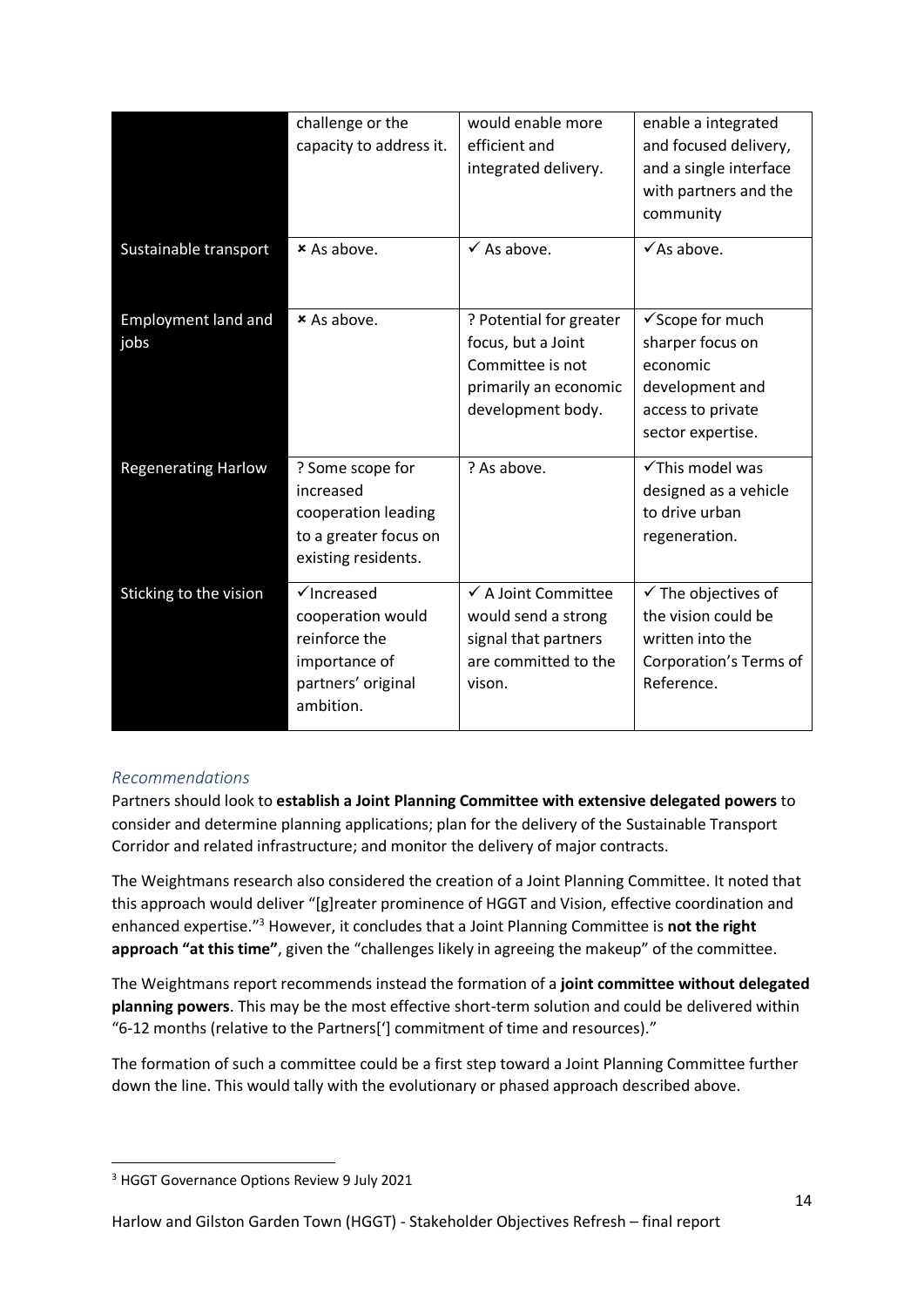Partners should continue to **engage government in a conversation about local innovation**. This would mean HGGT putting forward proposals to further **develop the powers and functions of a Joint Committee**, especially with regard to economic development.

Whichever option is adopted, the purpose of the Board should be reviewed in more detail. In particular, there should be further consideration of how to address the perceived issues about the lack of visibility and transparency. One potential solution is for the Board to **become a sounding board for the private, voluntary and community sectors**, as well as other relevant groups and interests. Its primary function should be to oversee a programme of outreach, communication and engagement with the local community.

The HGGT core team should **operate as an executive secretariat to the Joint Committee** with an agreed annual work plan. It should be resourced adequately to deliver that work programme.

Partners should **monitor the government's emerging proposals on development corporations**. The formation of a development corporation could be seen as a logical step in the near future, if partners have exhausted the possibilities of the Joint Committee model.

#### *The HGGT team*

The HGGT Team should play a **strategic role in driving delivery** This would mean the team focuses on:

- **Acting as the guardian of the vision**. More than any other role, partners were eager that the core team should ensure partners are committed to the ambition set out in the vision. This would be particularly important during negotiations when the pressure to settle for 'good enough' rather than great is at its strongest.
- **Holding partners to account**. An important way in which the team can guard the vision is by holding to account partners who are tasked with delivering elements of it. This would mean: agreeing clear deadlines, milestones and quality standards; providing ongoing monitoring; and moving quickly to identify and address delays and blockages. Several partners described this as the team acting as an intelligent client to the five authorities other and delivery partners.
- **Developing an overall delivery plan**. The task of holding partners to account would be made easier and more effective if all partners were working to an agreed and over-arching delivery plan. This does not currently exist. An immediate practical step for the team would be to develop a comprehensive and integrated plan. Some partners were keen that such a plan should clearly establish the "core" or "fundamentals". These are the essential pieces of infrastructure which are prerequisite to the rest and must be prioritised, such as the STCs.
- **Tackling the most complex problems**. As set out above, the tendency to leave the most challenging issues on the 'too difficult pile' is one of the flaws with the current set-up. In its new role, the team should work with partners to identify those problems and then broker discussions to explicitly address and resolve or mitigate them.

Another potential role for the team is lead negotiations with developers, funders and others key stakeholders. This would address the concern raised by partners about the absence of a single voice and contact point for the outside world. However, this would need careful consideration in light of the governance option which is adopted. The delegation of negotiating powers would need careful consideration and agreement between partners.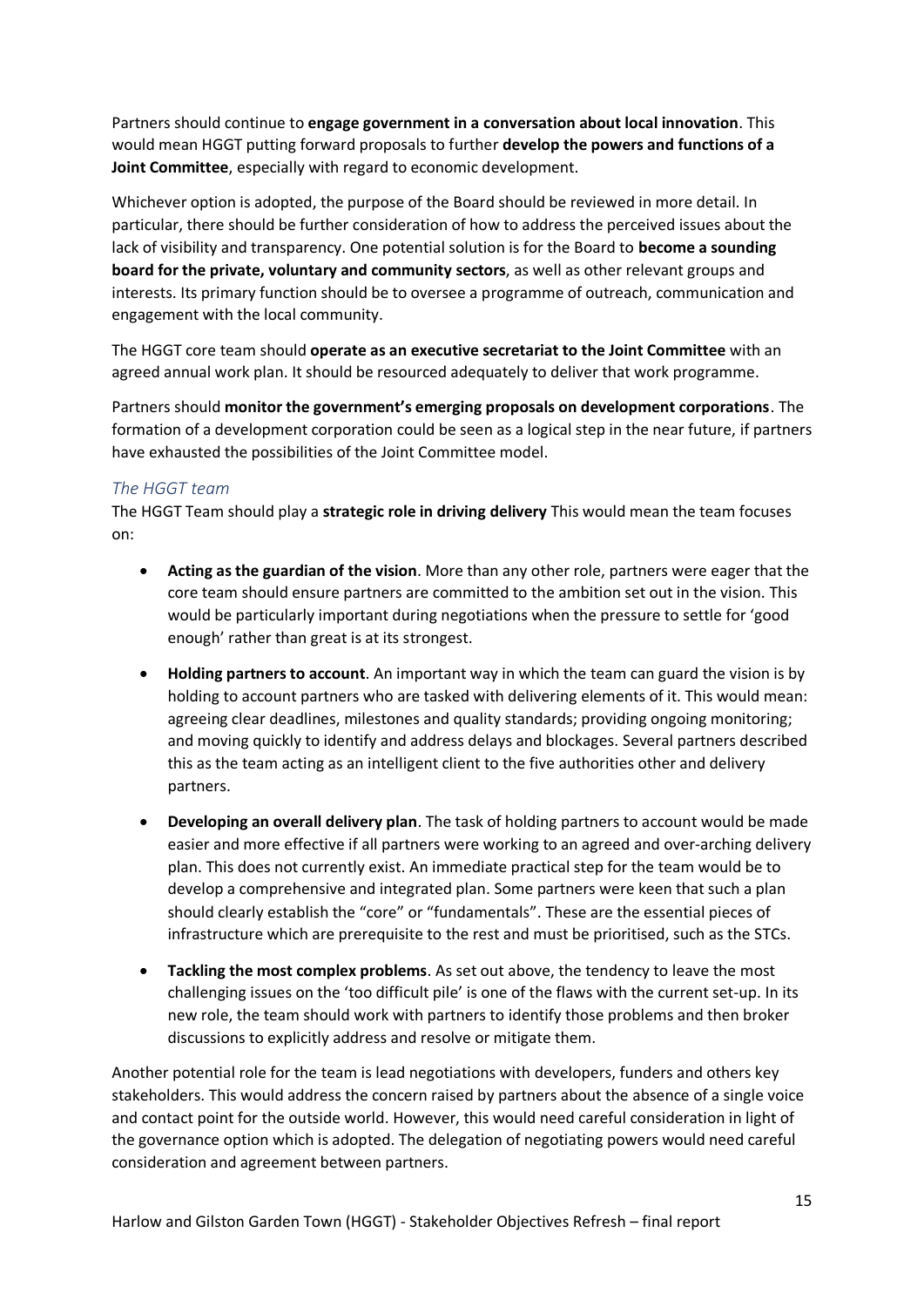*"Let's get the core sorted – the sites agreed, the planning permission granted. Then work out from there. Without the core, it all falls flat."*

*"The [team's] role could be to hold everyone to account in terms of the overall vision and delivery commitments."*

*"The Garden Town Team needs to police what is happening – make sure there are clear commitments, that partners are delivering on those, that they are securing contributions."*

*"[HGGT] needs decide the standard, scope and cost of the [Sustainable Transport Corridor]. The Garden Town team should be the client."*

*"The Team needs to take responsibility for delivering a programme. They need to set out the plan."*

*"In future, the Team can help partners to resolve issues and make decisions more pacy."*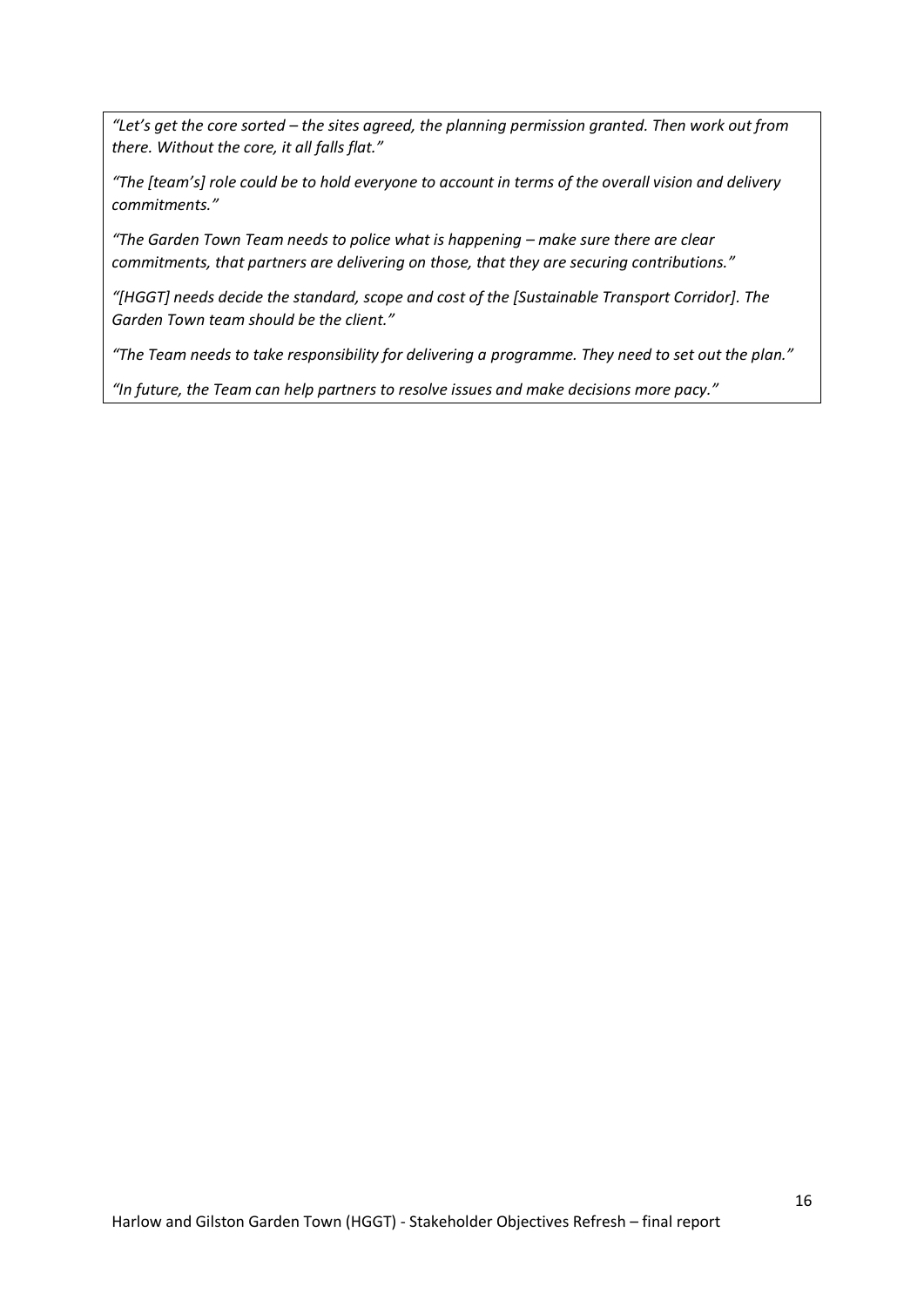### <span id="page-16-0"></span>Annex 1 - HGGT stakeholder interview questions

**Name(s):**

**Role(s):**

**Date:**

Thank you for making time for this call and helping with the research.

As a reminder, the purpose of the research is to get a clearer sense of the value of the current partnership, setting out what partners can do and achieve collectively that they cannot deliver in isolation.

The findings will be used to:

- a) Develop options for appropriate governance and organisational structures
- b) Build the work programme under the HGGT Director and potentially across the wider partnership where appropriate

Over the next weeks I'm speaking to all the key stakeholders in order to produce draft findings by early June. We're also looking to arrange a workshop in late June to look at some of the emerging findings together. With the final findings delivered in July.

I'd like to cover a few areas today:

- The vision for the Garden City
- Barriers and concerns
- Governance and delivery

I'll use what you tell me but I won't quote or attribute views to individuals so please feel free to speak openly.

Do you have any questions before we start?

#### *Vision*

- **1. There is a vision in place for the Garden Town. For your authority, what do you consider to be the key elements of that vision?**
- **2. [If not covered by 1] What would a mission statement look like i.e. what needs to happen for those elements to be realised?**

*Progress and barriers*